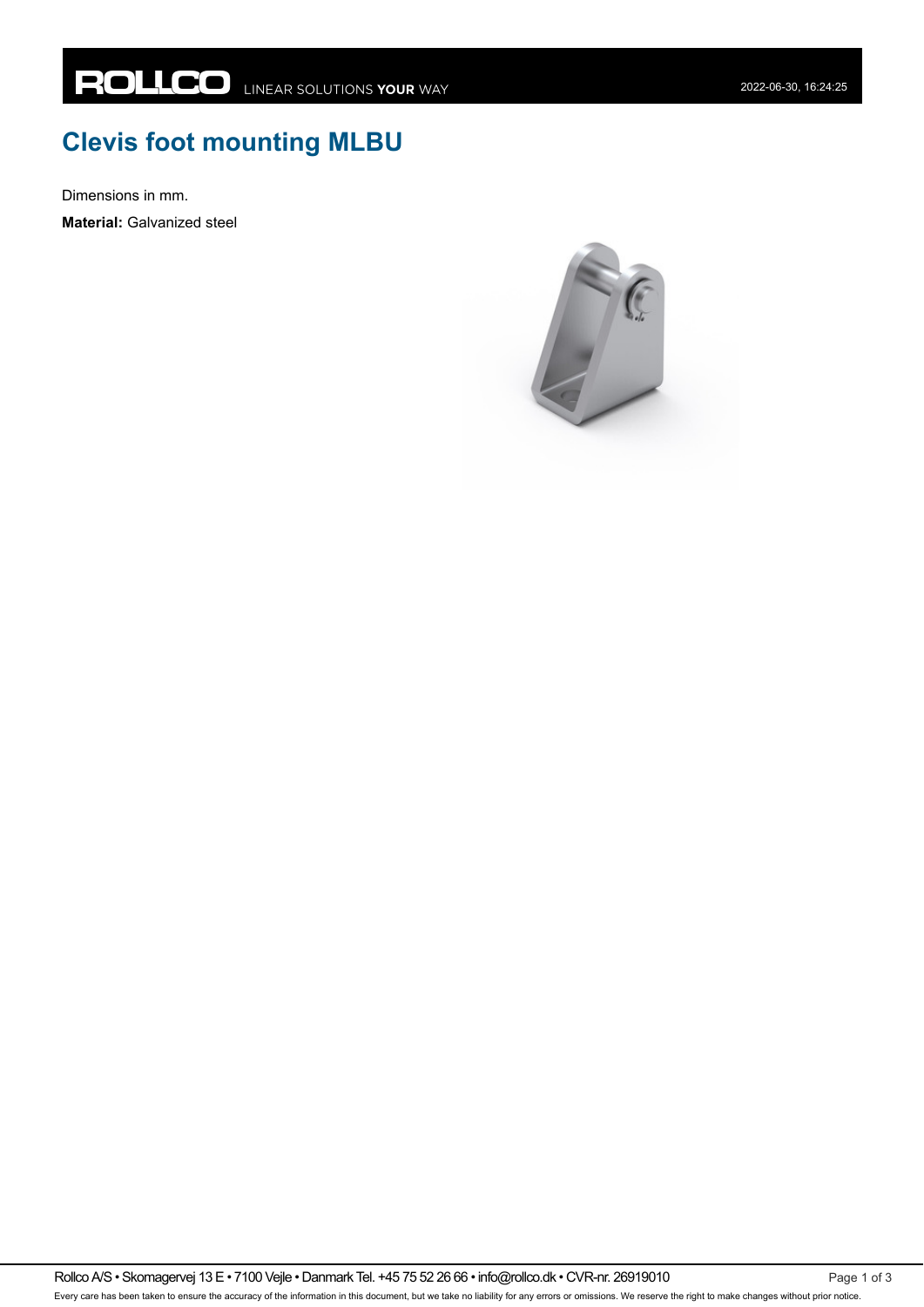## **Variant Data**

| <b>Designation</b> | <b>Compatible with</b> | <b>Description</b>       | <b>Material</b>  | Fmax(N) | Mass (kg) |
|--------------------|------------------------|--------------------------|------------------|---------|-----------|
| MLBU 25 - 108227   | <b>MCE 25</b>          | $\overline{\phantom{a}}$ | Galvanized steel | F MCE   | 0.04      |
| MLBU 32 - 108226   | MCE 32                 | MLBU 32                  | Galvanized steel | F MCE   | 0,08      |

Rollco A/S • Skomagervej 13 E • 7100 Vejle • Danmark Tel. +45 75 52 26 66 • info@rollco.dk • CVR-nr. 26919010